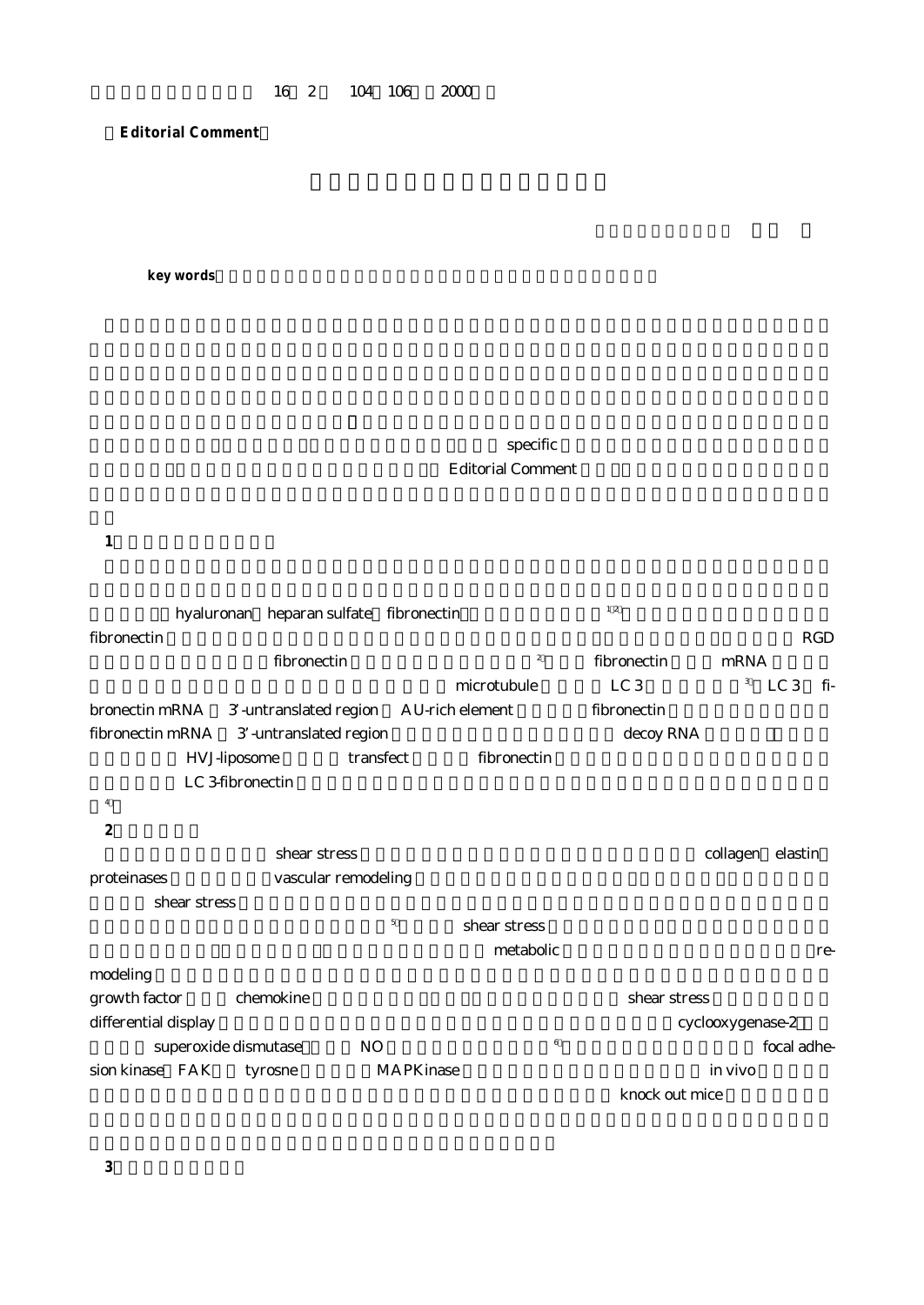



**по** <sup>29</sup> elastase matrix metalloproteinase survival factor tenascin-C mitogenic growth factor bFGF <sub>29</sub> elastase differential display elastase  $\mu$  AML 1  $\mu$  MAPKinase  $\mu$  MO  $\sqrt{cGMP}$  elastase MAPkinase AML 1  $^{11}$ 

 $12<sup>-14</sup>$  AML 1 21 Down syndrome critical region  $g$ ene dose  $g$ 



さらにゲノム情報をふまえ系統的変異導入 ES 細胞を用いた大量遺伝子改変マウス作成プロジェクトが開始さ  $\mathcal{A}$  $\mathcal{A}$